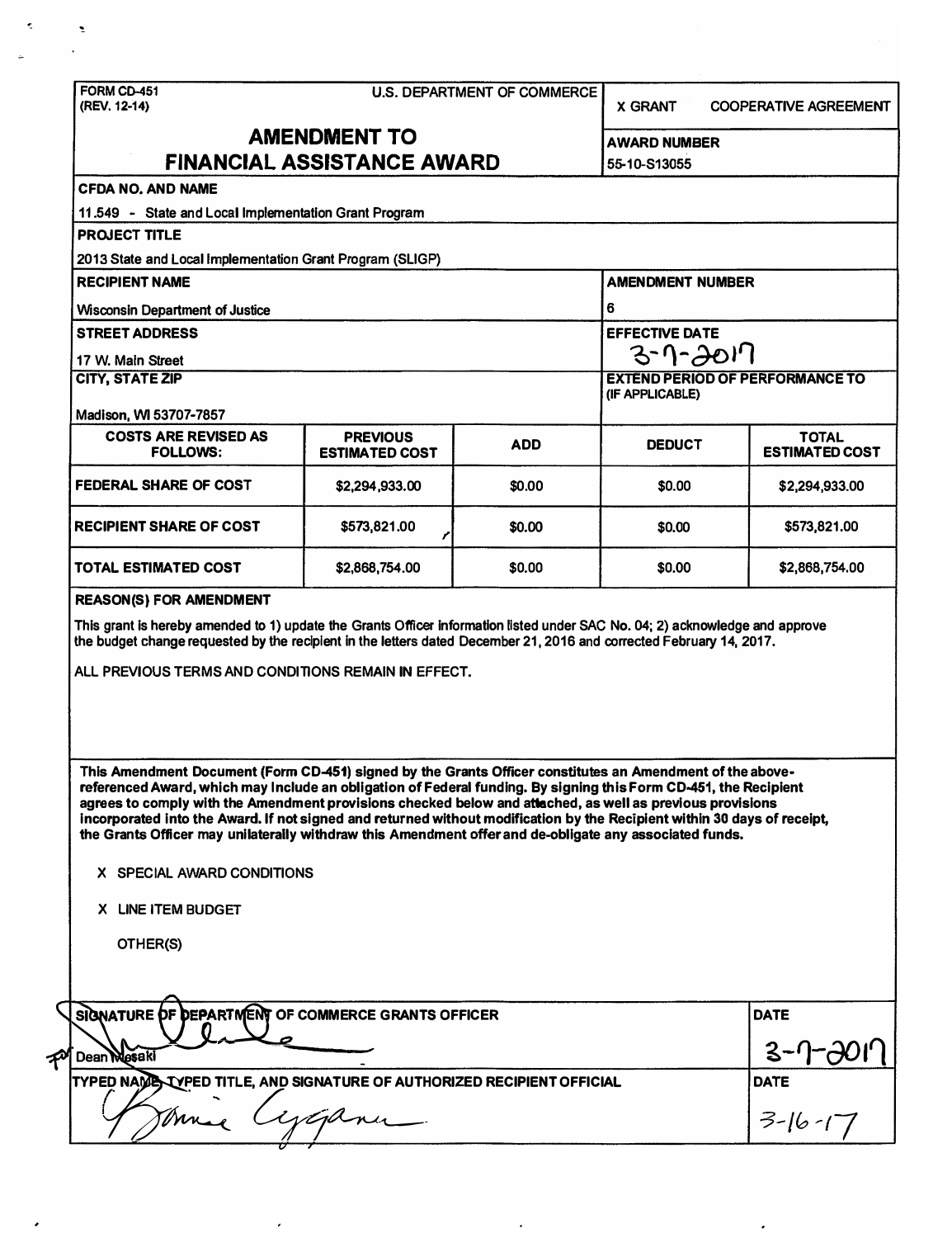**Award Number. 55-1 O-S13055, Amendment Number 6 Federal Program Officer: Carolyn Dunn Requisition Number. S13055 Employer Identification Number: 396006427 Dun & Bradstreet No: 809448061 Recipient ID: 1136837 Requestor ID: 1136837** 

#### **Award ACCS Information**

| <b>DB</b> |      | <b>INFORM Profect Task</b> | <b>Ora Cade</b>        | <b>Obl</b> Class | <b>Obligation Ambunk</b><br>訛 |
|-----------|------|----------------------------|------------------------|------------------|-------------------------------|
|           | 2013 | 8150000-000                | 11-00-0000-00-00-00-00 | 41-19-00-00      | \$0.00                        |

#### **Award Contact Information**

| Contact Name   Contact Type |                       | <b><i><u>Branch School</u></i></b> |              |
|-----------------------------|-----------------------|------------------------------------|--------------|
| Ms. Bonnie<br>Cvganek       | <b>Administrative</b> | cyganekbl@doj.state.wi.us          | 608-267-1300 |
| Fortunato<br>Dennis         | Technical             | fortunatodj@doj.state.wi.us        | 608-261-7996 |

# **NIST Grants Officer:**

**Dean Iwasaki 100 Bureau Drive, MS 1650 Gaithersburg, MD 20899-1650 (301) 975-8449**

## **NIST Grants Specialist:**

**Samantha Wigglesworth 100 Bureau Drive, MS 1650 Galthersburg**1 **MD 20899-1650 (301) 975-4166**

 $\hat{\mathbf{r}}$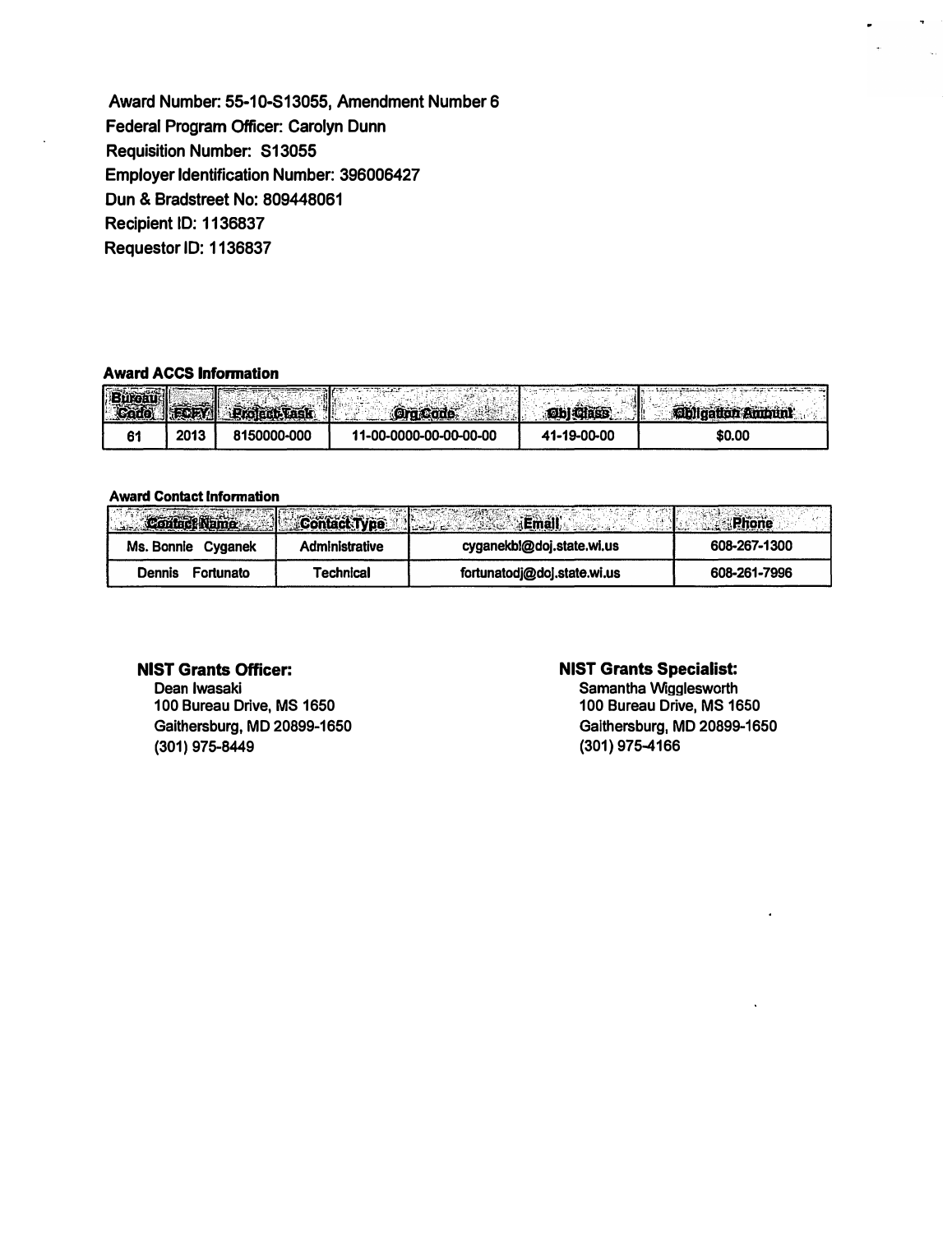## **BUDGET INFORMATION - Non-Construction Programs**

**0MB Approval No. 4040-0006 Expiration Date 07/30/2010** 

| <b>Grant Program</b><br><b>Function or</b>     | <b>Catalog of Federal<br/>Domestic Assistance</b> | <b>Estimated Unobligated Funds</b> |                    | <b>New or Revised Budget</b> |                    |                     |  |  |
|------------------------------------------------|---------------------------------------------------|------------------------------------|--------------------|------------------------------|--------------------|---------------------|--|--|
| <b>Activity</b><br><b>Number</b><br>(b)<br>(a) |                                                   | Federal<br>(c)                     | Non-Federal<br>(d) | Federal<br>(e)               | Non-Federal<br>(f) | <b>Total</b><br>(g) |  |  |
| 1.<br><b>SLIGP</b>                             | 11.549                                            | I\$                                | l\$                | l\$<br>2,294,933             | \$<br>573,821      | \$∣<br>2,868,754    |  |  |
| 2.                                             |                                                   |                                    |                    |                              |                    |                     |  |  |
| 3.                                             |                                                   |                                    |                    |                              |                    |                     |  |  |
| 4.                                             |                                                   |                                    |                    |                              |                    |                     |  |  |
| <b>Totals</b><br>5.                            |                                                   | l\$                                | ll\$               | \$2,294,933                  | \$<br>573,821      | $\ \$2,868,754$     |  |  |

**SECTION A - BUDGET SUMMARY** 

 $\mathbf{r}$ 

**Standard Form 424A {Rev. 7- 97)** 

**Prescribed by 0MB (Circular A-102) Page 1**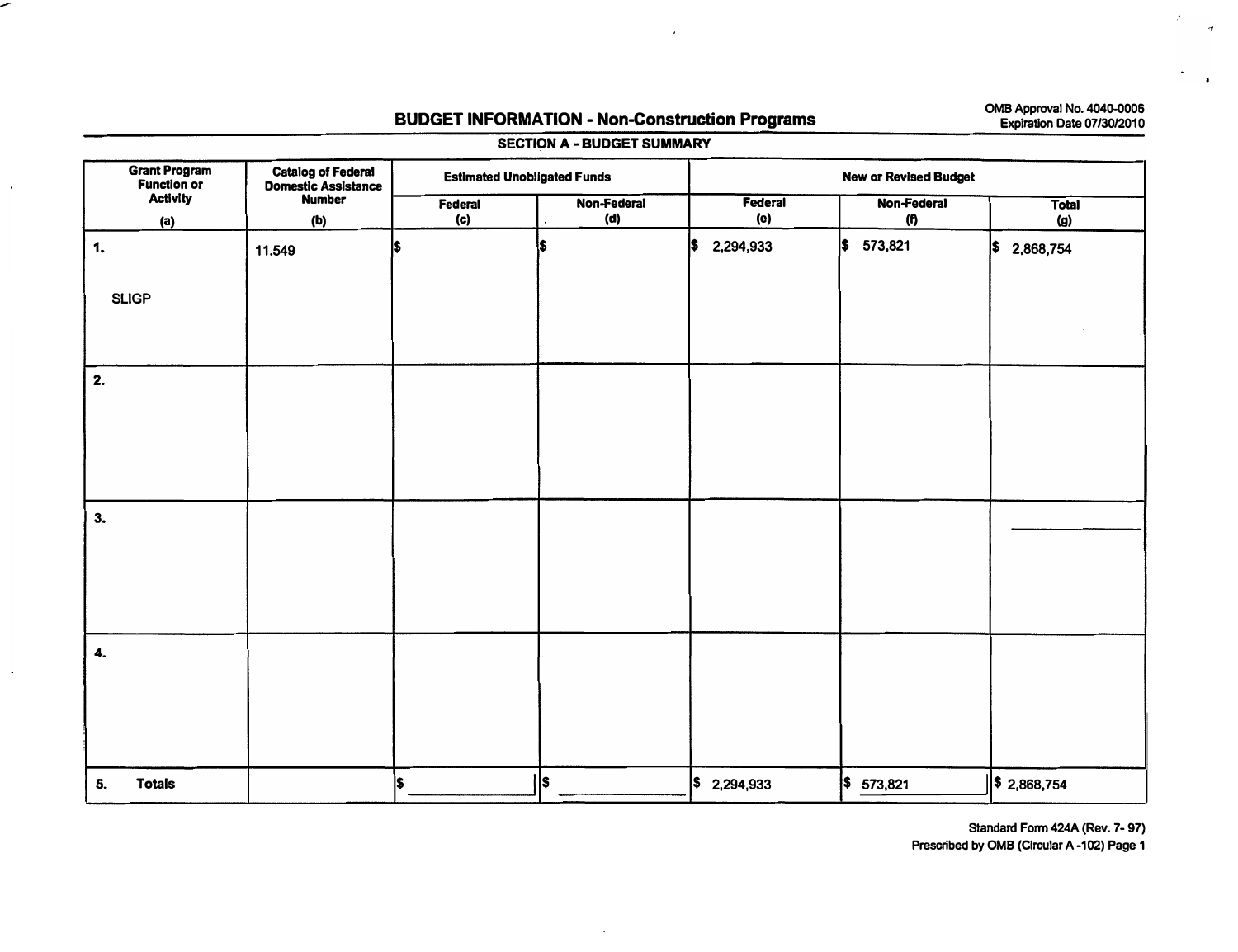## **SECTION B - BUDGET CATEGORIES**

 $\mathcal{A}$ 

| <b>6. Object Class Categories</b>      |                | <b>Total</b>     |     |                  |                                              |  |
|----------------------------------------|----------------|------------------|-----|------------------|----------------------------------------------|--|
|                                        | $\overline{}}$ | $\overline{(2)}$ | (3) | $\overline{(4)}$ | (5)                                          |  |
|                                        | Federal        | Non-Federal      |     |                  |                                              |  |
| a. Personnel                           | \$416,118      | ¦\$              | \$  | l\$              | \$416,118                                    |  |
| b. Fringe Benefits                     | 163,410        |                  |     |                  | 163,410                                      |  |
| c. Travel                              | 75,697         | 221,616          |     |                  | 297,313                                      |  |
| d. Equipment                           | $\pmb{0}$      |                  |     |                  | $\mathbf 0$                                  |  |
| e. Supplies                            | 6,457          |                  |     |                  | 6,457                                        |  |
| f. Contractual                         | 1,462,923      |                  |     |                  | 1,462,923                                    |  |
| g. Construction                        | 0              |                  |     |                  | 0                                            |  |
| h. Other                               | 57,061         | 352,205          |     |                  | 409,266                                      |  |
| i. Total Direct Charges (sum of 6a-6h) | 2,181,666      | 573,821          |     |                  | $\frac{1}{2}$ ,755,487                       |  |
| j. Indirect Charges                    | 113,267        |                  |     |                  | \$113,267                                    |  |
| k. TOTALS (sum of 6l and 6j)           | \$2,294,933    | \$573,821        | \$  | \$               | \$2,868,754                                  |  |
|                                        |                |                  |     |                  |                                              |  |
| 7. Program Income                      | \$             | l\$              | \$  | \$               | l\$<br>$1 - 1011$ $(0.11)$ $(0.11)$ $(0.11)$ |  |

**Authorized for Local Reproduction** 

**Standard Form 424A (Rev. 7- 97) Prescribed by 0MB (Circular A-102) Page 1A** 

,•

 $\sim$ 

 $\overline{a}$ 

 $\mathbf{r}$ 

 $\mathbf{F}$ 

 $\blacktriangleleft$ 

 $\pm$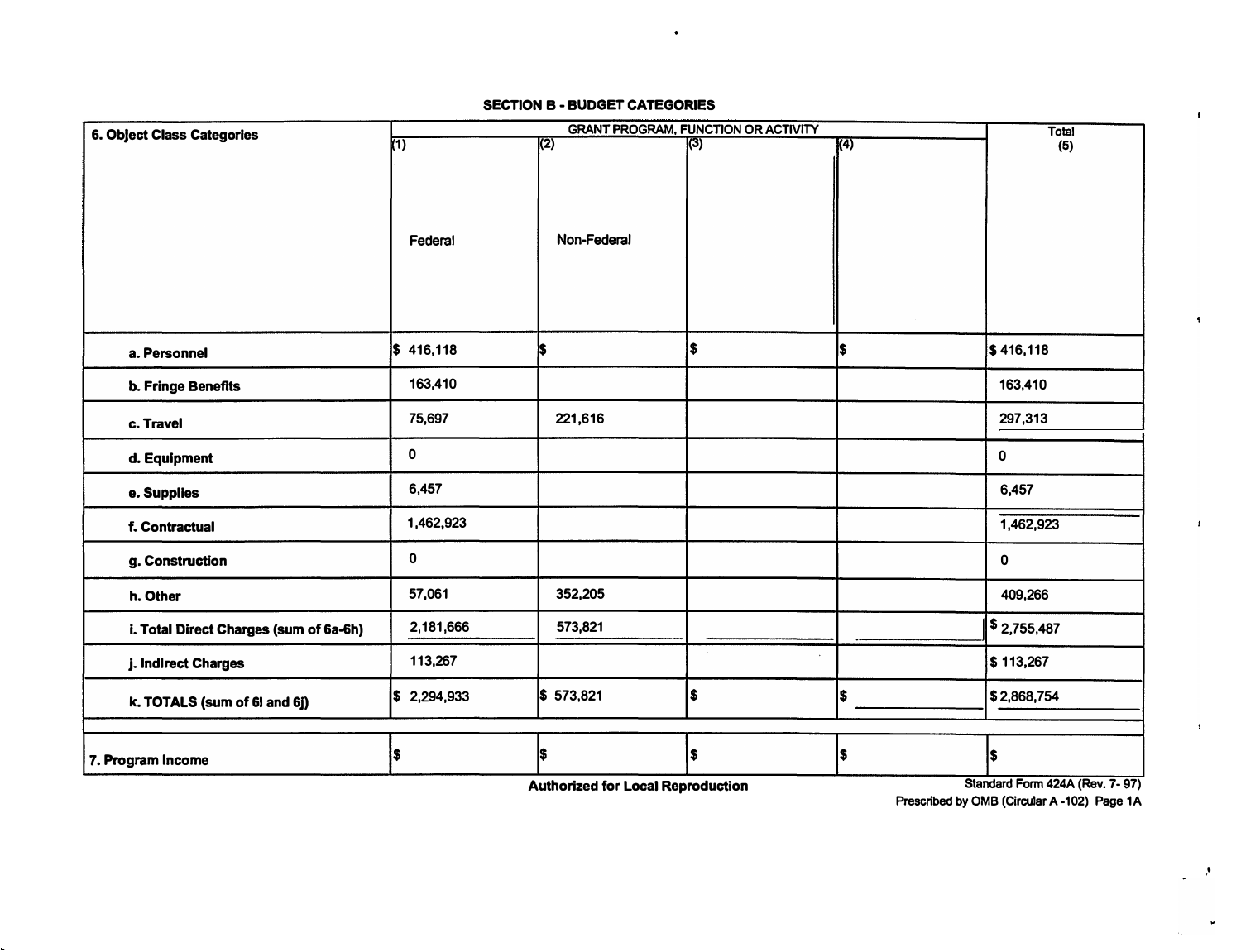| <b>SECTION C - NON-FEDERAL RESOURCES</b>    |                           |                                          |                       |                                                                                 |                   |             |           |             |
|---------------------------------------------|---------------------------|------------------------------------------|-----------------------|---------------------------------------------------------------------------------|-------------------|-------------|-----------|-------------|
| (a) Grant Program                           |                           | (b) Applicant                            |                       | (c) State                                                                       | (d) Other Sources |             | (e)TOTALS |             |
| 8.                                          |                           |                                          |                       | I\$                                                                             | S                 |             | iS.       |             |
| 9.                                          |                           |                                          |                       |                                                                                 |                   |             |           |             |
| 10.                                         |                           |                                          |                       |                                                                                 |                   |             |           |             |
| 11.                                         |                           |                                          |                       |                                                                                 |                   |             |           |             |
| 12. TOTAL (sum of lines 8-11)               |                           | ls.                                      |                       | l\$                                                                             | ls                |             | İ\$       |             |
|                                             |                           | <b>SECTION D - FORECASTED CASH NEEDS</b> |                       |                                                                                 |                   |             |           |             |
|                                             | <b>Total for 1st Year</b> |                                          | 1st Quarter           | 2nd Quarter                                                                     |                   | 3rd Quarter |           | 4th Quarter |
| 13. Federal                                 |                           | \$                                       |                       | I\$                                                                             |                   |             | S         |             |
| 14. Non-Federal                             |                           |                                          |                       |                                                                                 |                   |             |           |             |
| S<br>15. TOTAL (sum of lines 13 and 14)     |                           | ls                                       |                       | \$                                                                              | \$                |             | ls        |             |
|                                             |                           |                                          |                       | SECTION E - BUDGET ESTIMATES OF FEDERAL FUNDS NEEDED FOR BALANCE OF THE PROJECT |                   |             |           |             |
| (a) Grant Program                           |                           |                                          |                       | <b>FUTURE FUNDING PERIODS</b>                                                   |                   | (YEARS)     |           |             |
|                                             |                           |                                          | (b)First              | (c) Second                                                                      |                   | (d) Third   |           | (e) Fourth  |
| 16.                                         |                           | \$                                       |                       | Ŝ                                                                               |                   |             |           |             |
| 17.                                         |                           |                                          |                       |                                                                                 |                   |             |           |             |
| 18.                                         |                           |                                          |                       |                                                                                 |                   |             |           |             |
| 19.                                         |                           |                                          |                       |                                                                                 |                   |             |           |             |
| 20. TOTAL (sum of lines 16 - 19)            |                           | \$                                       |                       | l\$                                                                             | I\$               |             | I\$       |             |
| <b>SECTION F - OTHER BUDGET INFORMATION</b> |                           |                                          |                       |                                                                                 |                   |             |           |             |
| 21. Direct Charges:                         |                           |                                          | 22. Indirect Charges: |                                                                                 |                   |             |           |             |
| 23. Remarks:                                |                           |                                          |                       |                                                                                 |                   |             |           |             |

**Authorized for Local Reproduction** 

 $\ddot{\phantom{a}}$  $\mathbf{r}$ 

 $\Delta\tau$  $\mathbf{V}$ Ü,